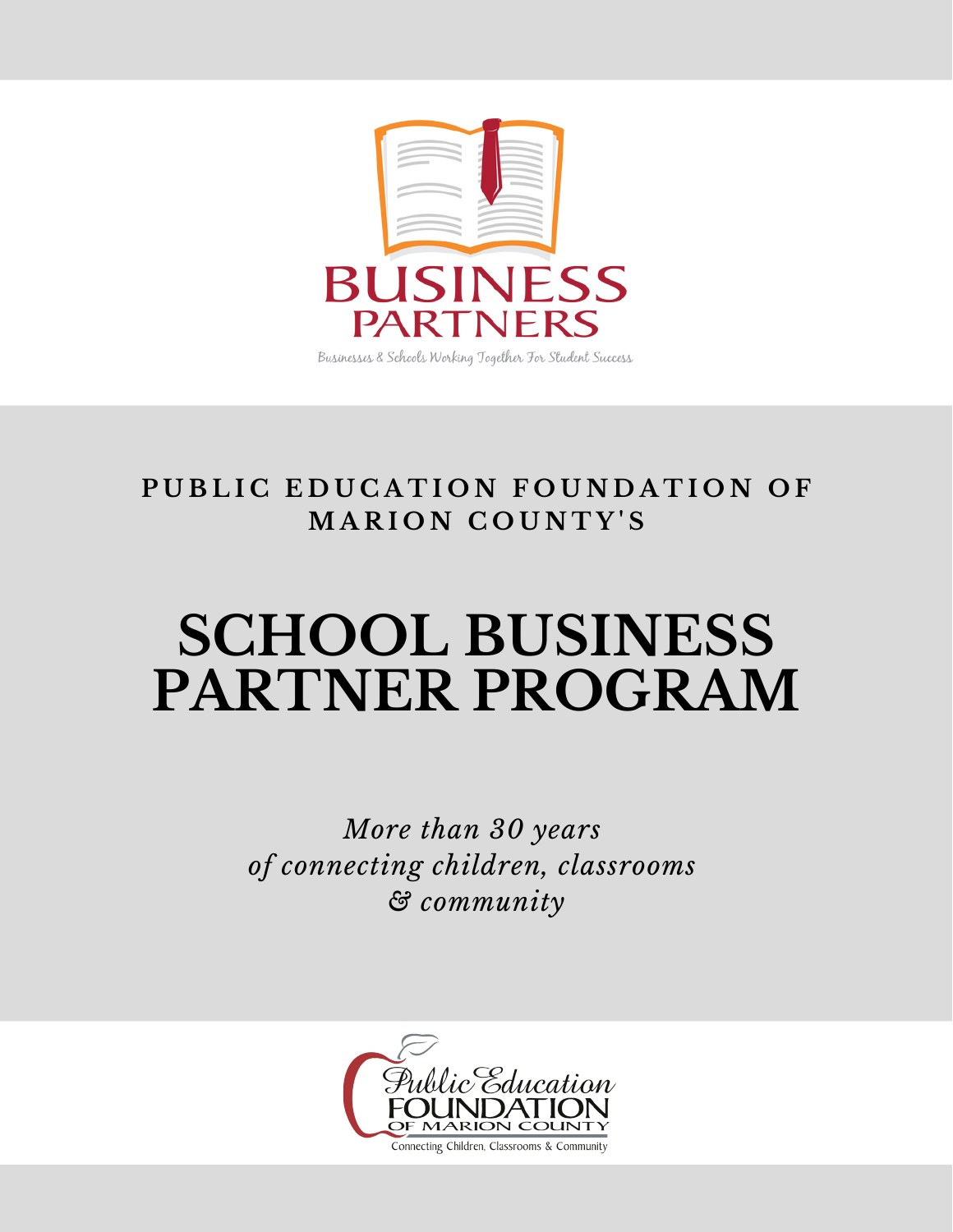# *Purpose and Eligibility*



A School Business partnership is a mutually supportive arrangement between a business and a school or a school district, in which the partner and the school commit to specific goals and activities, intended to enhance educational opportunities to benefit students and/or teachers. The Public Education Foundation effectuates this process in the form of an agreement called the Business Partnership Agreement.

The focus of partnerships differs for each company and school, but all partnerships share a common commitment to improving education. Individual schools and their community partners develop activities at their own pace, consistent with their needs and resources.



The partner may be a business, service organization, governmental agency, association, community group, faith-based organization or institution of higher education. An applicant whose mission, product or service is in conflict with the objectives of the Marion County School System or whose product or service is not legally available to minors will not be approved as a business partner.

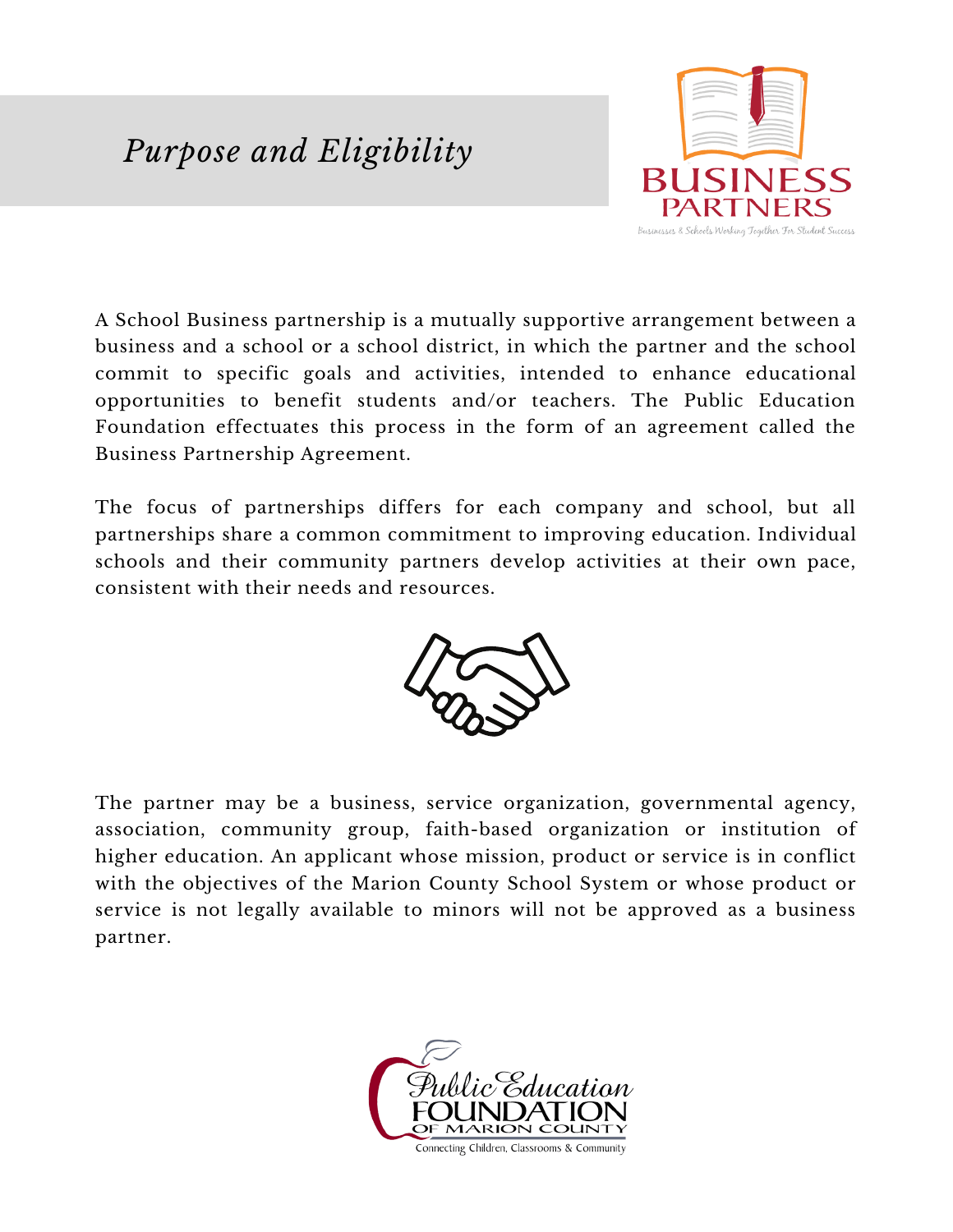### *Business Interaction with Schools*



Each school offers a variety of opportunities for your business or organization to be involved in meaningful partnerships that are mutually beneficial. There are numerous opportunities to support short-term, one-time, and ongoing projects. Your contribution of time, financial support and in-kind assistance ensures students are provided the resources needed to fully realize their educational potential.

Here are a few examples of "manageable, repeatable, meaningful" partner activities.

#### **Student Assistance**

- Tutor, mentor, read to students
- Serve as guest speakers, when appropriate, on career days
- Provide incentives for students who have improved attendance, academics, and behavior
- Sponsor contests for reading, math, art, etc.
- Sponsor a field trip, special program, school club, or needy family at holiday times
- Provide career shadowing and job rotation for students, teachers, and administrators through school based vocational programs
- Provide student apprenticeships through school-based vocational programs
- Develop student internships through school-based vocational programs
- Provide display space for student art, poetry, etc.
- Target certain student populations to foster student success

#### **Teacher/ School Assistance**

- Provide access to technology and equipment needed to enhance curriculum
- Donate used equipment or surplus materials for curriculum
- Provide and/or support professional development activities to teachers
- Participate in school events as judges and emcee's for school events
- Support school fund-raising activities
- *More than 30 years of connecting children,* Serve on a school advisory council (SAC) or task force
- *classrooms & community* Provide recognition of teacher, student, and school achievements
- Underwrite school initiatives
- Write a letter to the editor regarding positive involvement with your school

*All interactions between schools and business partners need to be in keeping with:*

- Board policy 3.70 and 9.40 which addresses solicitation and advertising in our schools
- Administrative Procedures for Volunteers



Connecting Children, Classrooms & Community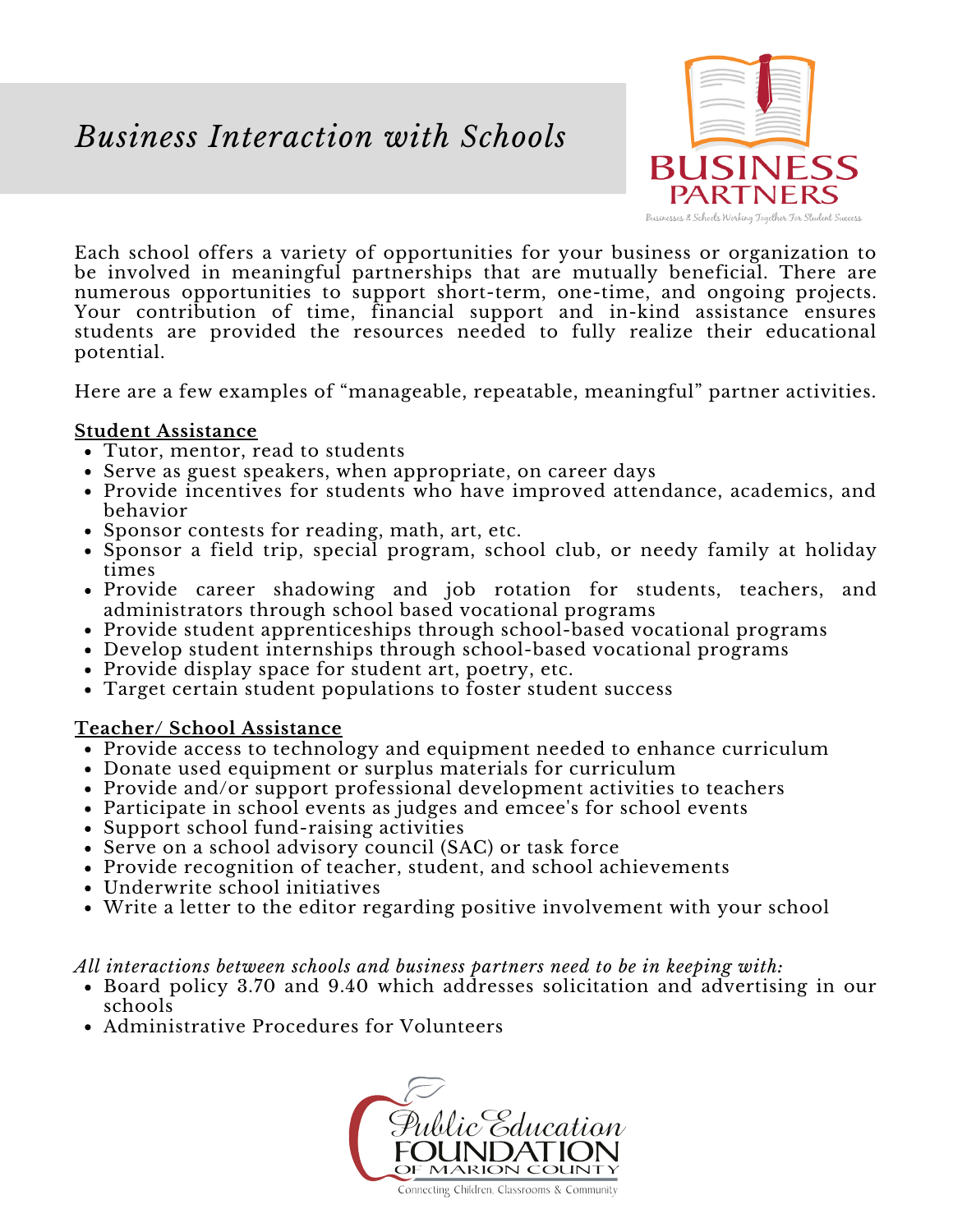# *Business Partner Recognition*



#### **Public Education Foundation -In appreciation the Foundation will provide the following:**

- Business Partner is introduced at a school board meeting and receives a plaque
- Recognition on the Foundation website
- Recognition in Golden Apple program
- Two tickets to annual Golden Apple recognition event
- Business listed in the annual report

#### **School based- In appreciation the school may provide the following:**

- Business Partner's logo on school newsletter
- Invitation to school events
- Invitation to participate on School Advisory Council
- Have students and teachers interact with the business --visit, send special cards or pictures, etc.

#### **Optional signage to be provided by the business partner:**

*Exterior*: a sign with the business partner name may be affixed to or placed adjacent to the school's existing exterior sign and will measure no more than 2' high by 4' long.

*Interior*: signage or banner of no more than 1' x 2', horizontal or vertical, for interior display (i.e., office, cafeteria, school events)



Connecting Children, Classrooms & Community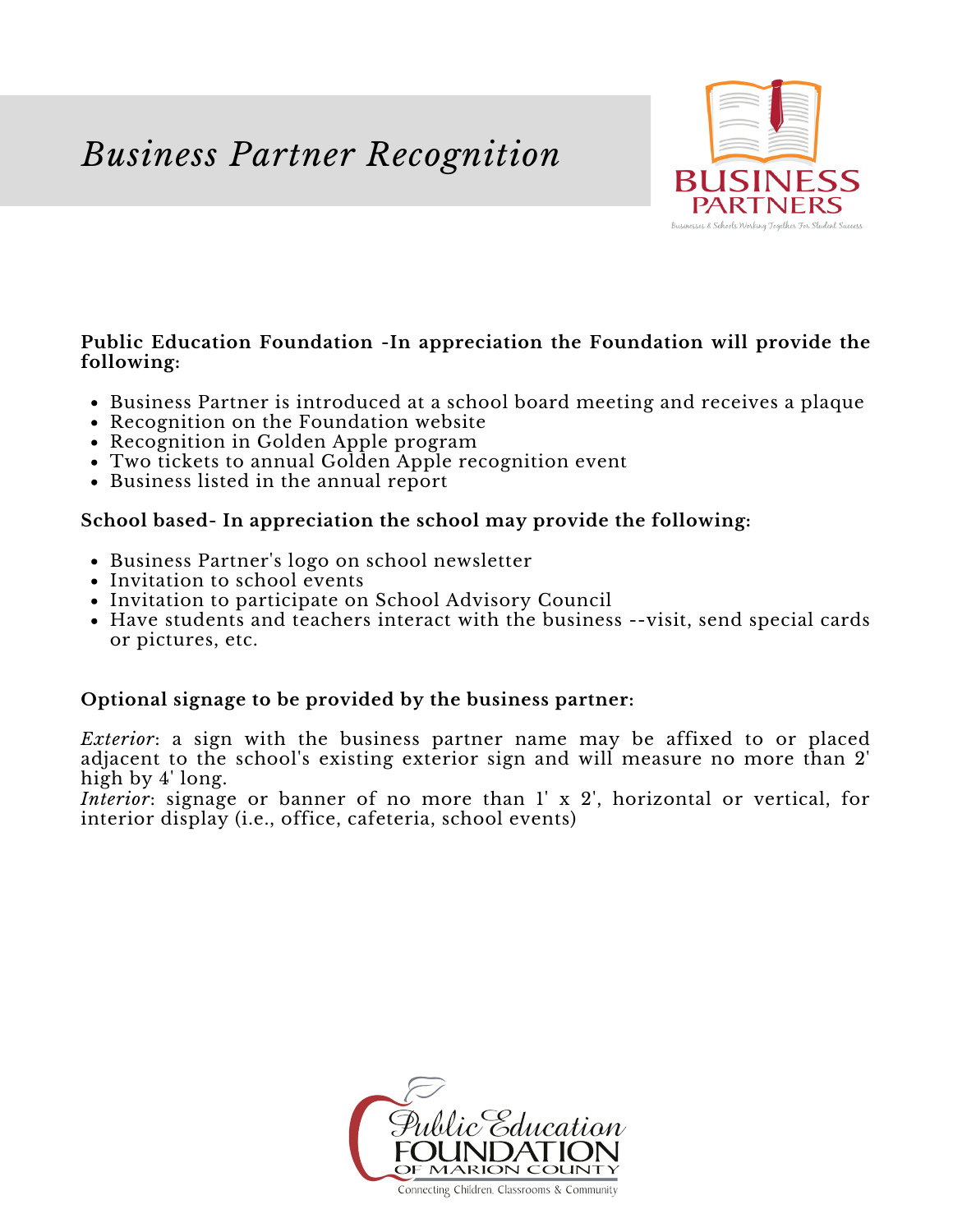### *Business Partner Agreement*



#### **\$3,000 minimum financial support**

The amount of financial support includes an annual \$500 contribution for the Golden Apple Teacher Recognition program and other teacher retention initiatives sponsored by the Public Education Foundation of Marion County, Inc. This \$500 helps defray the costs of tickets for each school's participants to attend the Golden Apple Event held each year. Those participants include: the teacher of the year and his/her guest, the principal and his/her guest. The business partner also receives 2 tickets to the event. In addition, your contribution enables us to provide a cash award to each school's teacher of the year. Other teacher retention initiatives include; new teacher orientation, professional development, peer mentoring and the Golden Apple Academy.

All financial commitments are to run through the Public Education Foundation of Marion County, Inc.

The Foundation will send the designated funds to the school. The purpose of using the Foundation as the fiscal agent is to track the amount of business dollars going to our schools. In turn, the Foundation submits the business partnership to the School Board for approval and to be publicly recognized at a School Board meeting. At that time, the business partner and the school each receive a plaque. The business partner is also listed in the Foundation's annual report, which is distributed to all of the school and community supporters of the Foundation. Because the Foundation is a 501(c) 3 non-profit corporation your contribution will be substantiated and can be used as a deduction for tax reporting purposes.

#### **In appreciation of your participation in the Business Partner program the Foundation will provide you with the following:**

- Two tickets to the Golden Apple recognition event
- Recognition in Golden Apple program distributed to 600 people
- *More than 30 years of connecting children,* Recognition on the Public Education Foundation website
- *classrooms & community* Recognition in annual report

#### **Responsibilities:**

- CEO or designee is encouraged to meet annually with the Principal to develop an annual partnership plan
- Participate in the development of the school's School Improvement Plan
- CEO or designee is encouraged to serve on the School Advisory Council
- Partner can provide signage for the school-its location to be agreed upon by the principal and business
- Complete an annual survey for the Public Education Foundation on the activities of the partnership.
- This survey is used to nominate business partnerships for the Commissioner's Business Recognition. - Awards sponsored by the Florida Department of Education.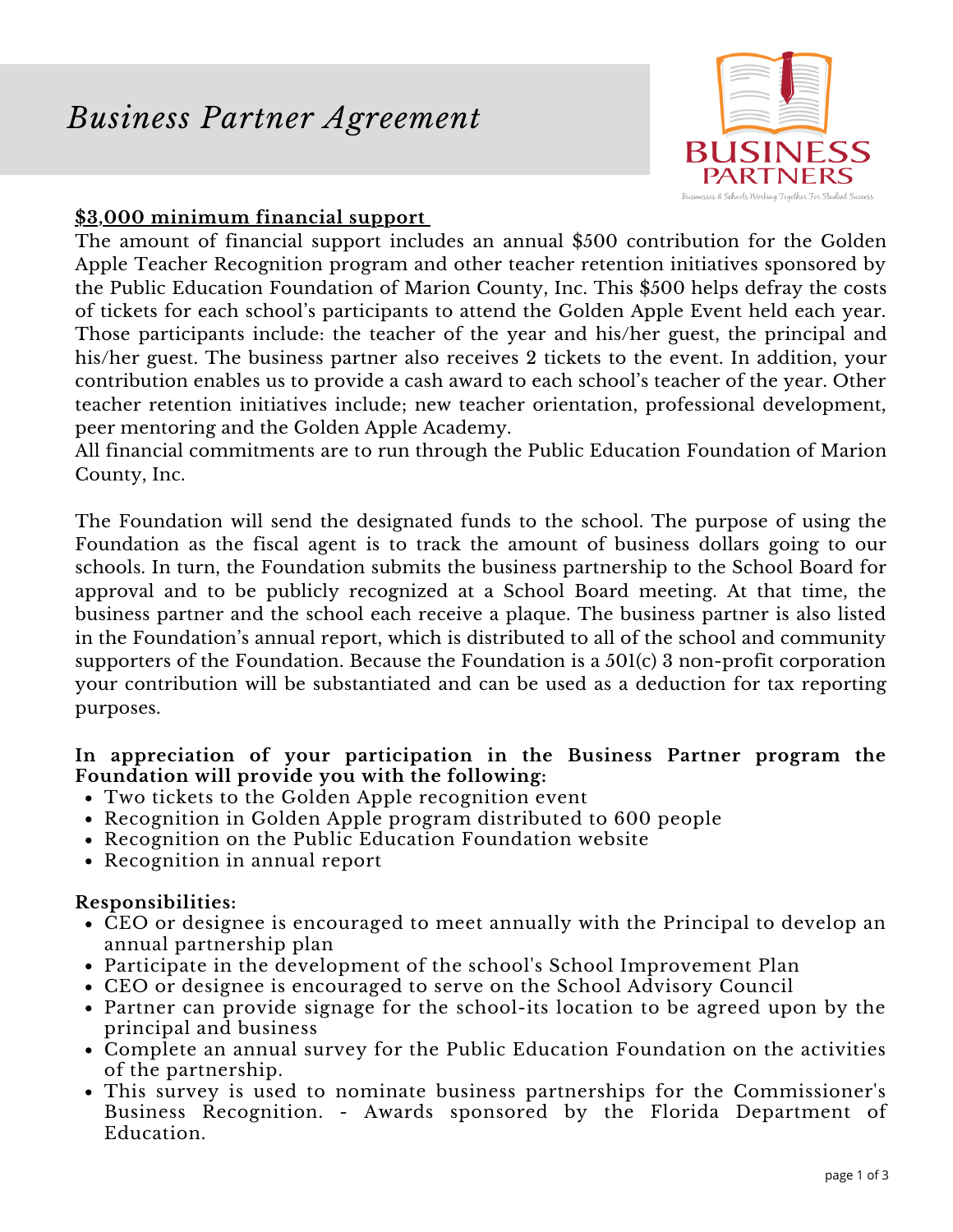# *Business Partner Application & Agreement*



*I have read the expectations listed above for a School/Business Partnership and understand my obligation to the School/Business Partnership for:*

#### **Business Partner Information**

|                           |                                                          | $Address$ and $Address$ and $A$ and $A$ and $A$ and $A$ and $A$ and $A$ and $A$ and $A$ and $A$ and $A$ and $A$ and $A$ and $A$ and $A$ and $A$ and $A$ and $A$ and $A$ and $A$ and $A$ and $A$ and $A$ and $A$ and $A$ and $A$ and $A$ a |  |
|---------------------------|----------------------------------------------------------|-------------------------------------------------------------------------------------------------------------------------------------------------------------------------------------------------------------------------------------------|--|
|                           |                                                          |                                                                                                                                                                                                                                           |  |
| with                      |                                                          |                                                                                                                                                                                                                                           |  |
| <b>School information</b> |                                                          |                                                                                                                                                                                                                                           |  |
|                           |                                                          |                                                                                                                                                                                                                                           |  |
|                           |                                                          |                                                                                                                                                                                                                                           |  |
|                           |                                                          |                                                                                                                                                                                                                                           |  |
|                           |                                                          |                                                                                                                                                                                                                                           |  |
|                           |                                                          |                                                                                                                                                                                                                                           |  |
|                           | Principal: please describe how the donation will be used |                                                                                                                                                                                                                                           |  |
|                           |                                                          |                                                                                                                                                                                                                                           |  |
|                           |                                                          |                                                                                                                                                                                                                                           |  |